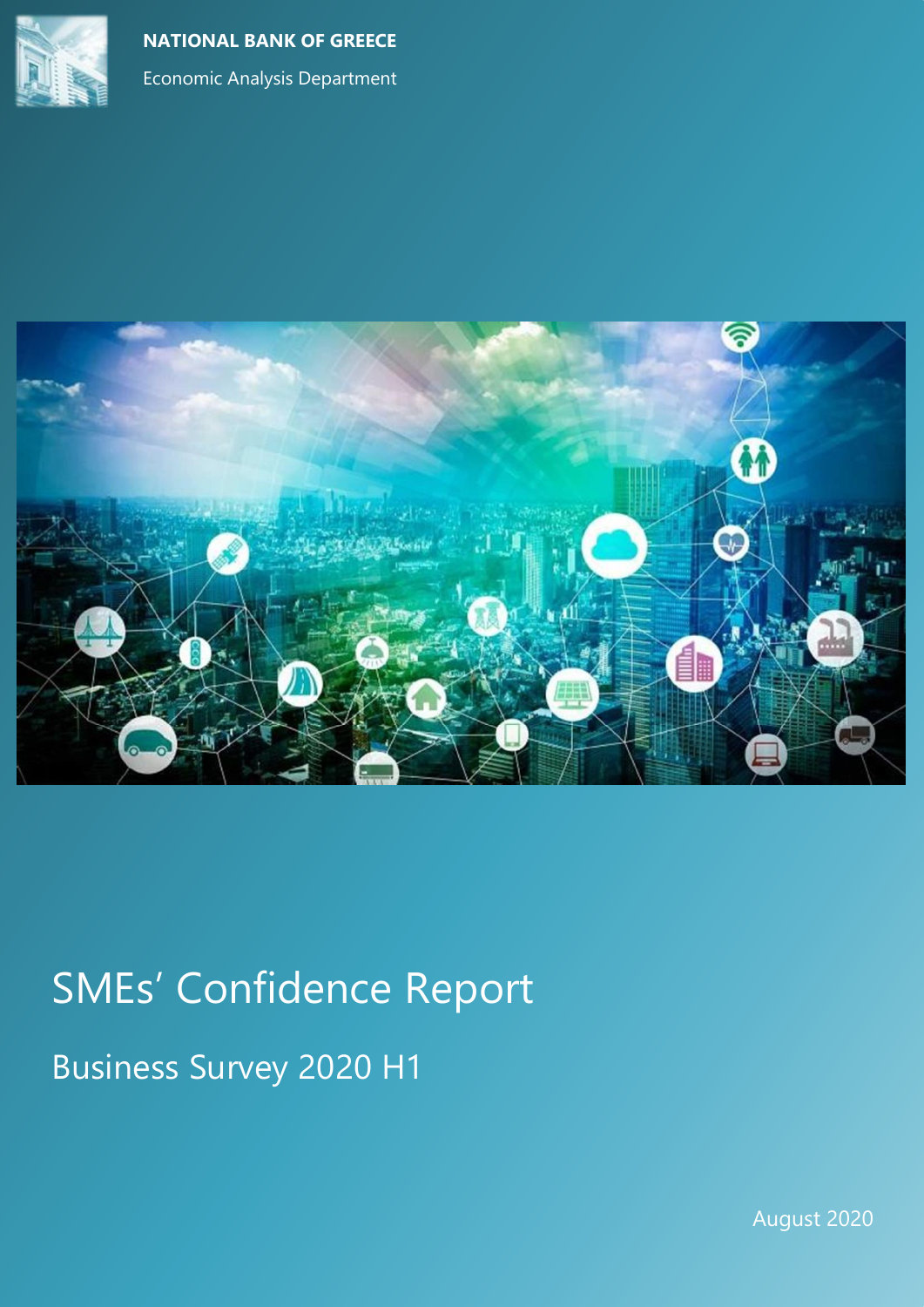# *One in three SMEs displays enhanced defensiveness in the face of the impact of the Covid-19 pandemic*

### **SME confidence index[1]**



*Source: NBG Business Survey Note: For the period prior to 2011, the progress of variables is estimated on the basis of a smaller sample of questions, though the sample has a high correlation with the variables.*

### **Future outlook indices**



Food 16 Public works 17 Dwelling construction 24 Wood 25 Self-employed 27 Wholesale trade 27 Industry (rest) 28 Heavy Industry 30 Chemicals 34 Transport 36 Services (rest) 37 Clothing 37 Retail trade 43 Tourism 47 Car trade 57 % Total SMEs Sector

# **Target: survival**

*Source: NBG Business Survey*

The pandemic brought a halt to the upward trend of the confidence index, which returned to negative territory after positive 5 semesters.

Accordingly, the index fell to -8 points in 2020H1 (from +26 points in 2019H2), approaching the levels of the previous crises (start of the recession in 2009 and imposition of capital controls in 2015).

The deterioration in the index is a common feature across all business sizes (with a drop of 30–40 points), while the intensity and pace of the decline reflect the extent to which developments totally wrong-footed business players.

[1] The index corresponds to the net balance of answers, for decrease (-100), unchanged (0) and increa *(+100). [2] Business sizes are grouped on the basis of turnover, as follows (in € millions): Micro (0 – 0.5] Medium (2.5 – 10]*

The impact of the pandemic on economic life and the consequent uncertainty have taken a severe toll on SMEs' expectations for the future.

Specifically, the future demand index retreated 87 points (the biggest drop between successive 6-month periods in aggregate and across business sizes), while also posting the lowest performance of 10 years (-45 points).

In addition, the percentage of SMEs targeting growth has fallen back, having retreated to 37% of the sector in 2020H1 (from 71% in 2019H2) – levels not seen since 2015.

*Source: NBG Business Survey [1] The index corresponds to the net balance of answers, for decrease (-100), unchanged (0) and increase (+100). Future demand is defined as demand conditions in the next 6 months.*

> The impact of the pandemic is amplifying business uncertainty, with the percentage of SMEs merely targeting survival rising from 10% to 33% of the sector in just six months.

> To take a closer look, the sectors with the largest percentage of companies struggling to survive are the car trade, tourism and retail trade (57%, 47% and 43% of their sectors, respectively).

> By contrast, the food and construction sectors (especially public works) are more optimistic, with less than 1/5 of firms stating that they are focusing on survival for the foreseeable future.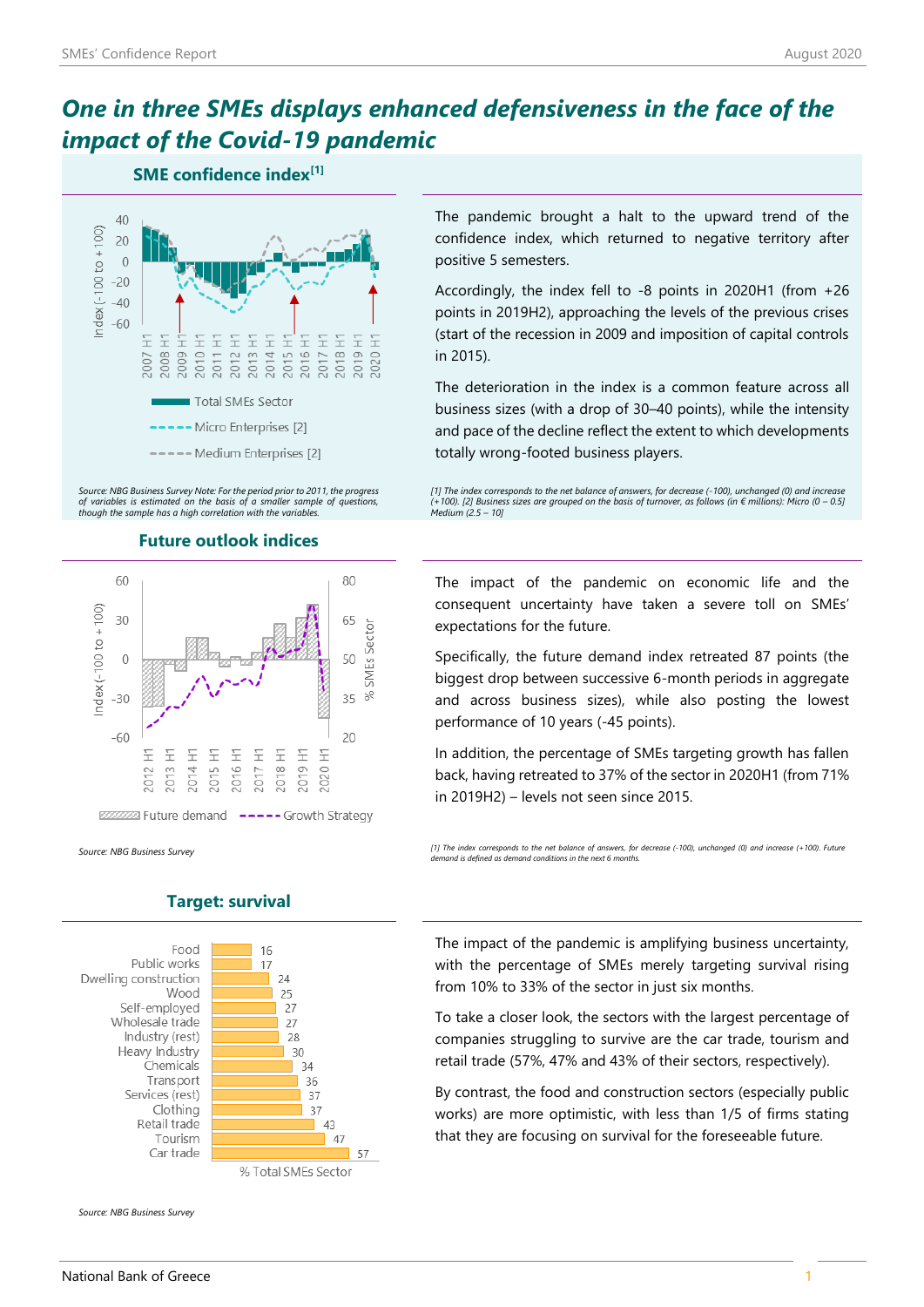## **Situation of SMEs at time of crisis (2020 vs 2008)**

 $10%$ 

 $-22\%$ 

38% -7% 31%

25%

34% 0% 34%

Worse condition<sup>®</sup>

Better condition<sup>®</sup>

26% 45%



When we look at the various business sizes, medium-sized businesses clearly present the best picture (45% in better condition), while micro enterprises are likely to face more serious difficulties (with 47% in worse condition).

At sector level, tourism stands out more positively thanks to the previous decade of strong growth (61% in better condition), thus giving room to absorb some of the heat of the current crisis, which is impacting the sector with particular intensity. The food sector also stands out positively (43% in better condition), which has sustained its export dynamic throughout the pandemic.

By contrast, retail, clothing and other industries appear to have less strong lines of defence and will require more determined support, as the share of businesses that are worse off than in 2008 amounts to more than 50% of the sector.

*\*\* The survey was carried out 24/02/2020 and 15/04/2020 Source: NBG Business Survey*

The reduction in the adequacy of own funds will likely increase demand for financing. Specifically, the percentage of SMEs who state that their equity is sufficient has dropped to 31% in 2020H1 (from 34% in 2019).

In the meantime, the banking sector has been responding purposefully to the new demand, reducing the rejection rate in the case of new loan applications to just 12% in 2020H1 (from 18% in 2019), thereby helping SMEs to cope with the fallout from the crisis.



 $B$ alance

Total SMEs

# **Situation of SMEs at time of crisis (2020 vs 2008)**





*Sources: SAFE European Central Bank survey, NBG Estimates*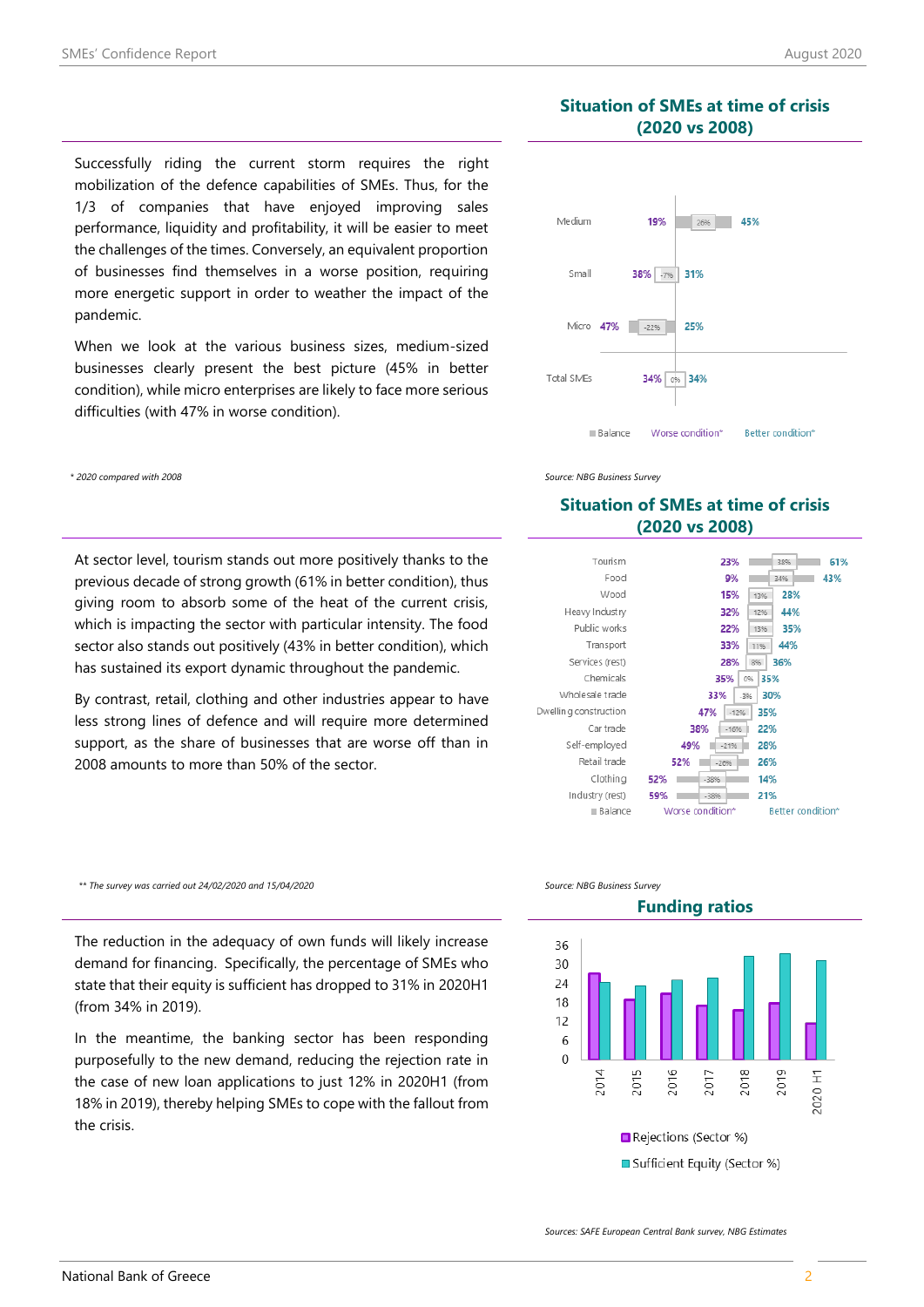Particular emphasis as regards funding flows (and government support) must be placed on exporting sectors (manufacturing, tourism and transport). The appositeness of this observation lies in the fact that, at the time the pandemic struck, a significant proportion of these sectors (circa 20-40%) were embarked on investment programs to cover the gap with their main international competitors.

### **SMEs in midst of recovery investment programmes**



*Source: NBG Business Survey*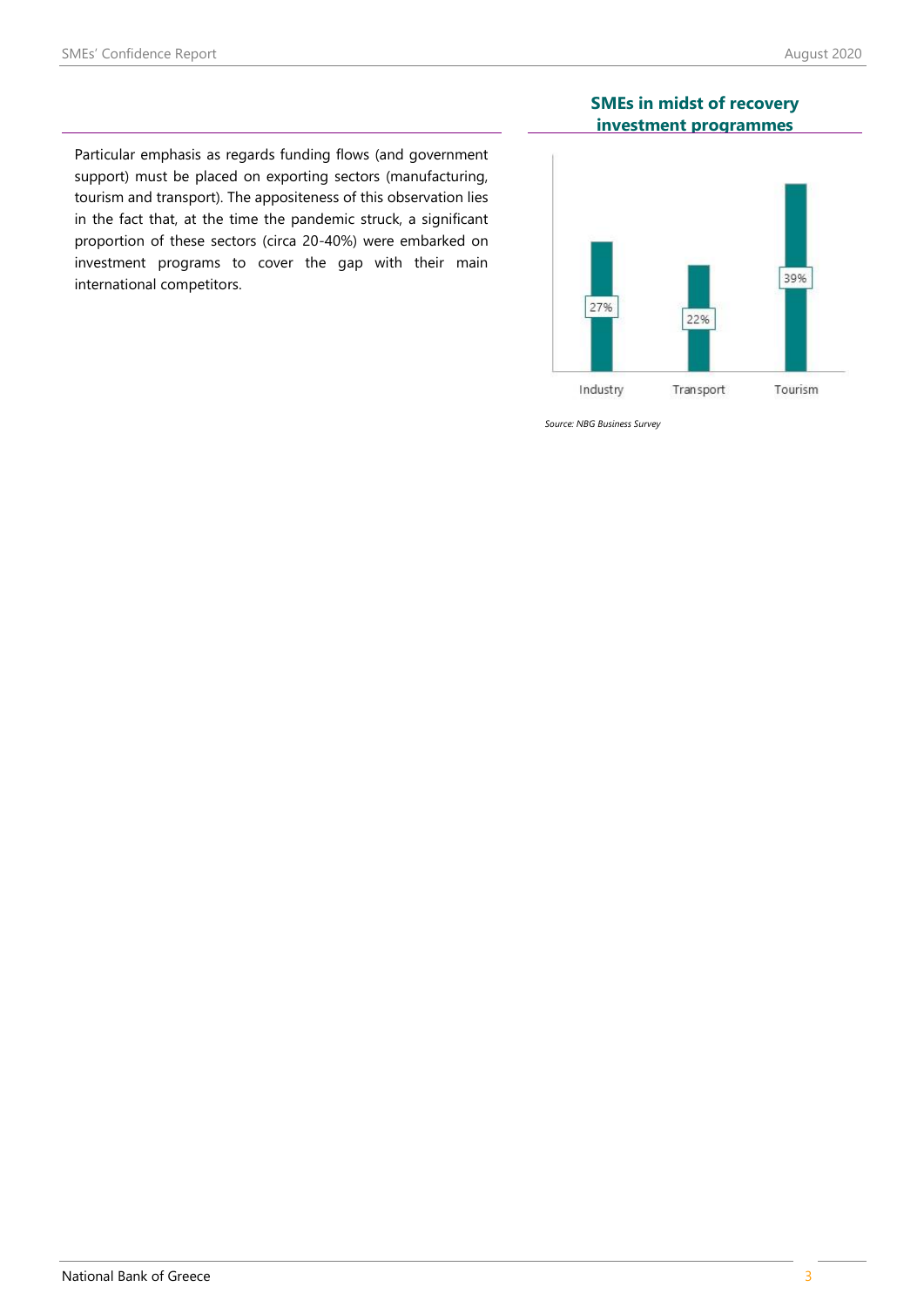# *Annex I:* **Breakdown by size** *[1]*



*[1] Business sizes in this section are grouped on the basis of their turnover (in € millions) as follows: Micro (0 - 0.5], Small (0,5 - 2.5], Medium (2.5 - 10] [2] The index corresponds to the net balance of answers, for decrease (-100), unchanged (0) and increase (+100).*

*Source: NBG Business Survey*

When we look at the various business sizes, we can see the downward trend of the confidence index, which has returned to negative territory across all the various categories. Specifically:

**Micro enterprises:** The rapid rise in the confidence index during the preceding period – thanks to which the performance of this group of businesses was similar to that of larger enterprises – was reversed as a result of the pandemic, with the index declining by 39 points (to -15 points vs +24 points in 2019H2). At the same time, estimates regarding sales are very negative, with 70% of those questioned foreseeing a decline (by an average of -23%), with a concomitant negative impact on businesses' growth targets (down to 26% of the sector from 65% in 2019H2).

**Small businesses:** This group of businesses shows a smaller change in the confidence index (decline of 28 points, to -4 points from +24 points in 2019H2). However, the drop in sales (-11%) has had a significant impact on businesses' growth targets (down to 40% of the sector from 68% in 2019H2).

**Medium-sized enterprises:** The business confidence index has shifted to negative territory for the first time since 2013, with a decline of 35 points (-4 points vs +31 points in 2019H2). This sector displays the least negative estimates for decline in sales (just 8%), thus keeping overall expectations for growth higher (47% of the sector).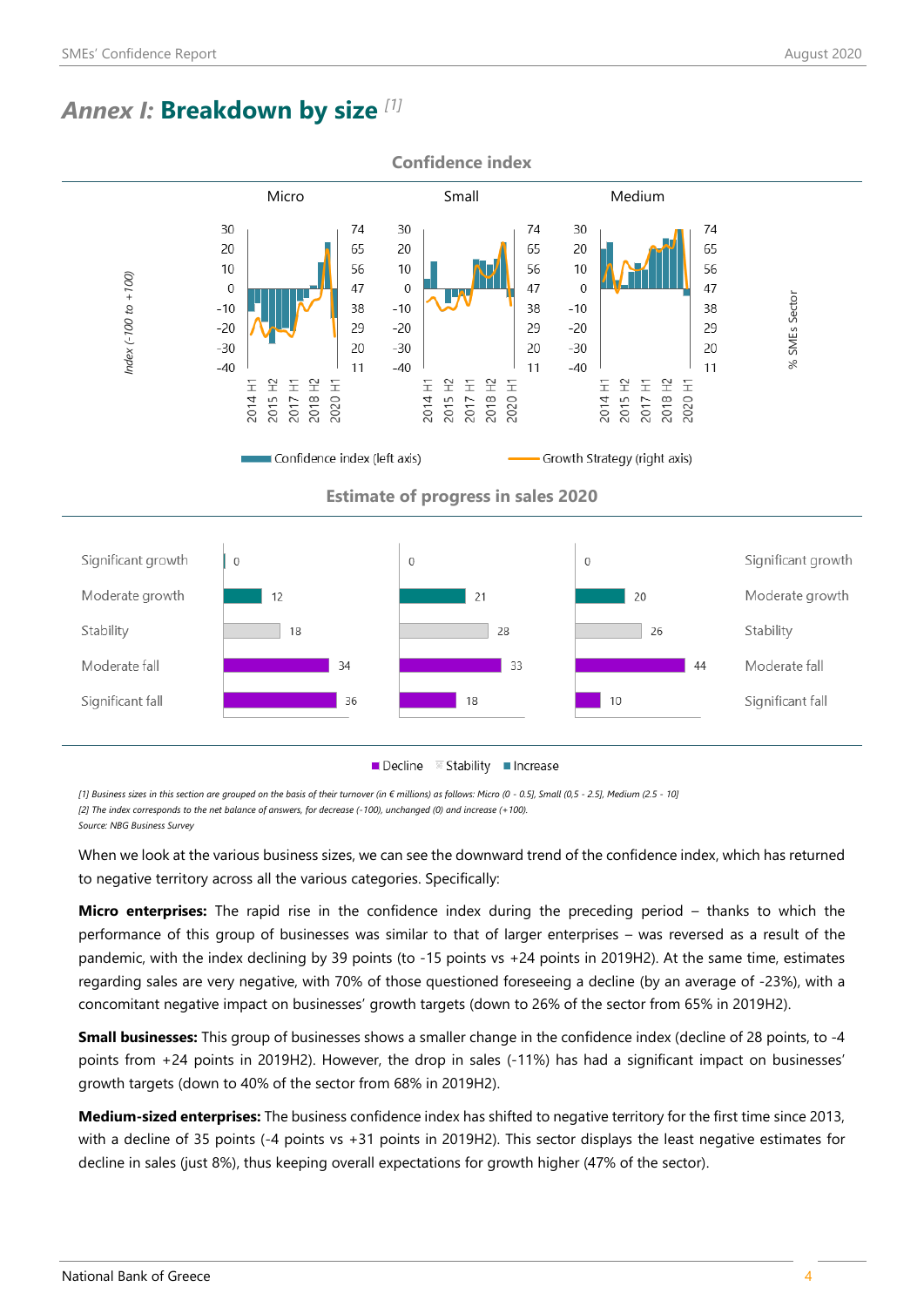

**MODES IN PROFITABLE SMES (left axis)** 

......... Severe liquidity problems (right axis reverse)

*[1] Business sizes in this section are grouped on the basis of their turnover (in € millions) as follows: Micro (0 - 0.5], Small (0,5 - 2.5], Medium (2.5 - 10]*

*[2] The index corresponds to the net balance of answers, for decrease (-100), unchanged (0) and increase (+100).*

*Source: NBG Business Survey*

Indices for current and future demand present a downward picture, with significant differentiation across business classes.

Specifically, current demand appears to be on a downward path across all business sizes, though with the exception of micro enterprises that remain in positive territory (-4, +16 and +28 points respectively).

When we look at future demand, we see more uniform behaviour across the various categories, showing (a) a dramatic decline (in the case of micro enterprises, by as much as 98 points), and (b) negative values for all the various categories (-58, -36 and -42 points respectively).

When we focus on how businesses will respond to the challenges presented by the new crisis, we see a comparative advantage among medium-sized enterprises, since:

- i. They face relatively smaller liquidity problems (5% of the sector vs 16% for small and 24% for micro enterprises), while during the current half year they do not seem to show deterioration.
- ii. They account for a high percentage of profitable enterprises, which stayed unchanged despite the pandemic as compared with a decline of 6 and 2 percentage points in the case of micro and small enterprises respectively.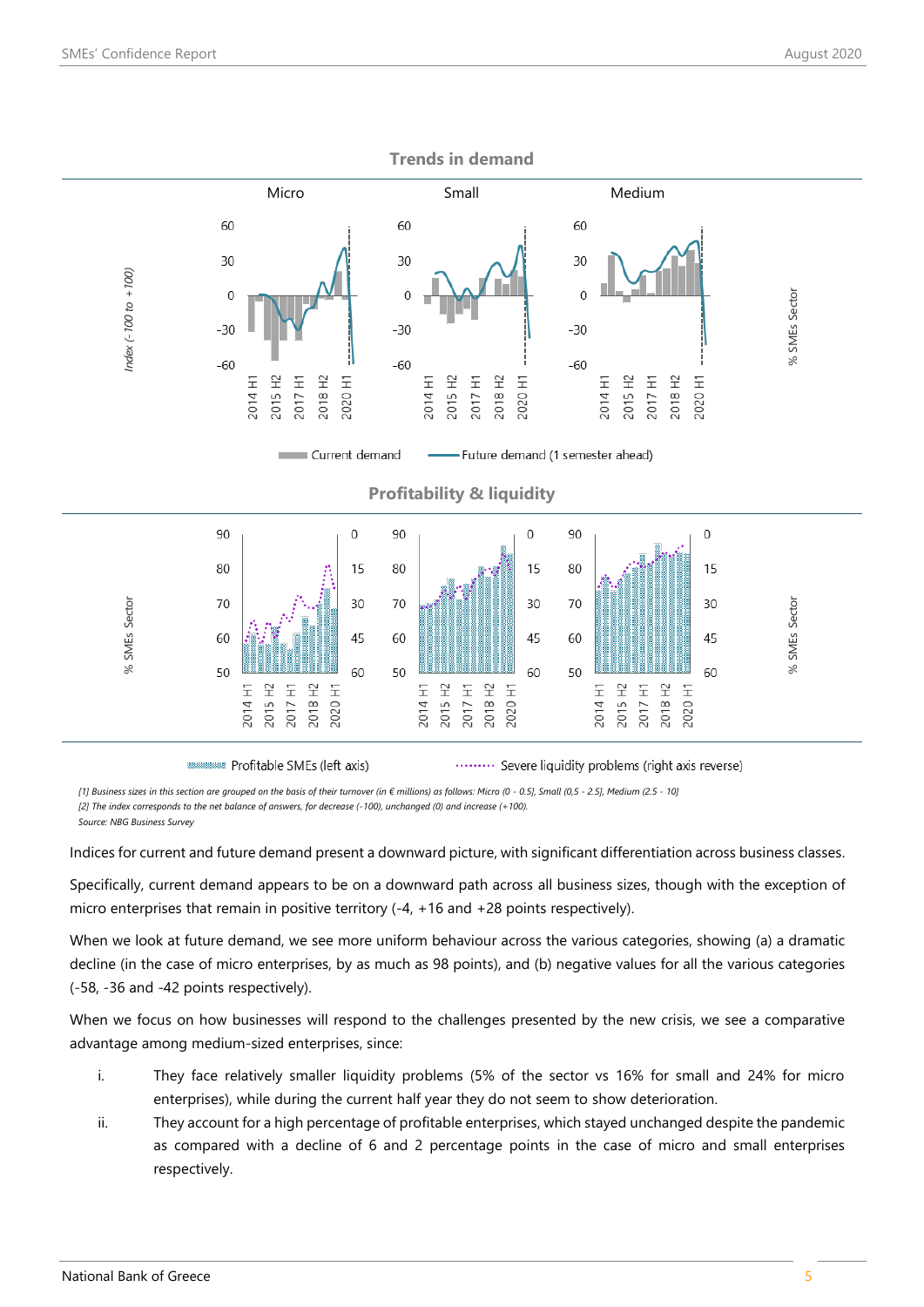# *Annex II: Breakdown by sector*



*The index corresponds to the net balance of answers, for decrease (-100), unchanged (0) and increase (+100). Source: NBG Business Survey*

To look more closely at the various individual sectors, we can see that the downward course in the confidence index is a shared feature. Specifically:

**Manufacturing:** The confidence index has shifted back to negative territory for the first time since 2012, while businesses' forecasts for growth present a significant decline (at just 40% of the sector in 2020H1 vs 73% in 2019H2). However, the sector anticipates only a small decline in sales for 2020, at just over 7%.

**Trade:** Here the confidence index presents a decline of circa 37 points, returning to 2013 levels. At the same time, 60% of SMEs expect a decline in sales (-14% on average), dragging growth forecasts down with them (37% of the sector vs 71% in 2019H2).

**Services**: This is the only sector with a positive confidence index, albeit presenting a significant decline (to 5 points from 34 points in 2019H2). However, expectations of a big drop in sales (-20%) is affecting negatively the growth strategies of businesses in the sector (down to 36% of the sector from 71% in 2019H2).

**Construction:** This sector presents the sharpest drop of all in the confidence index (down 42 points), thus returning to 2015 levels and negative territory. However, the relatively small anticipated decline in sales (just -2%) helps to keep expectations for growth relatively high (42% of the sector).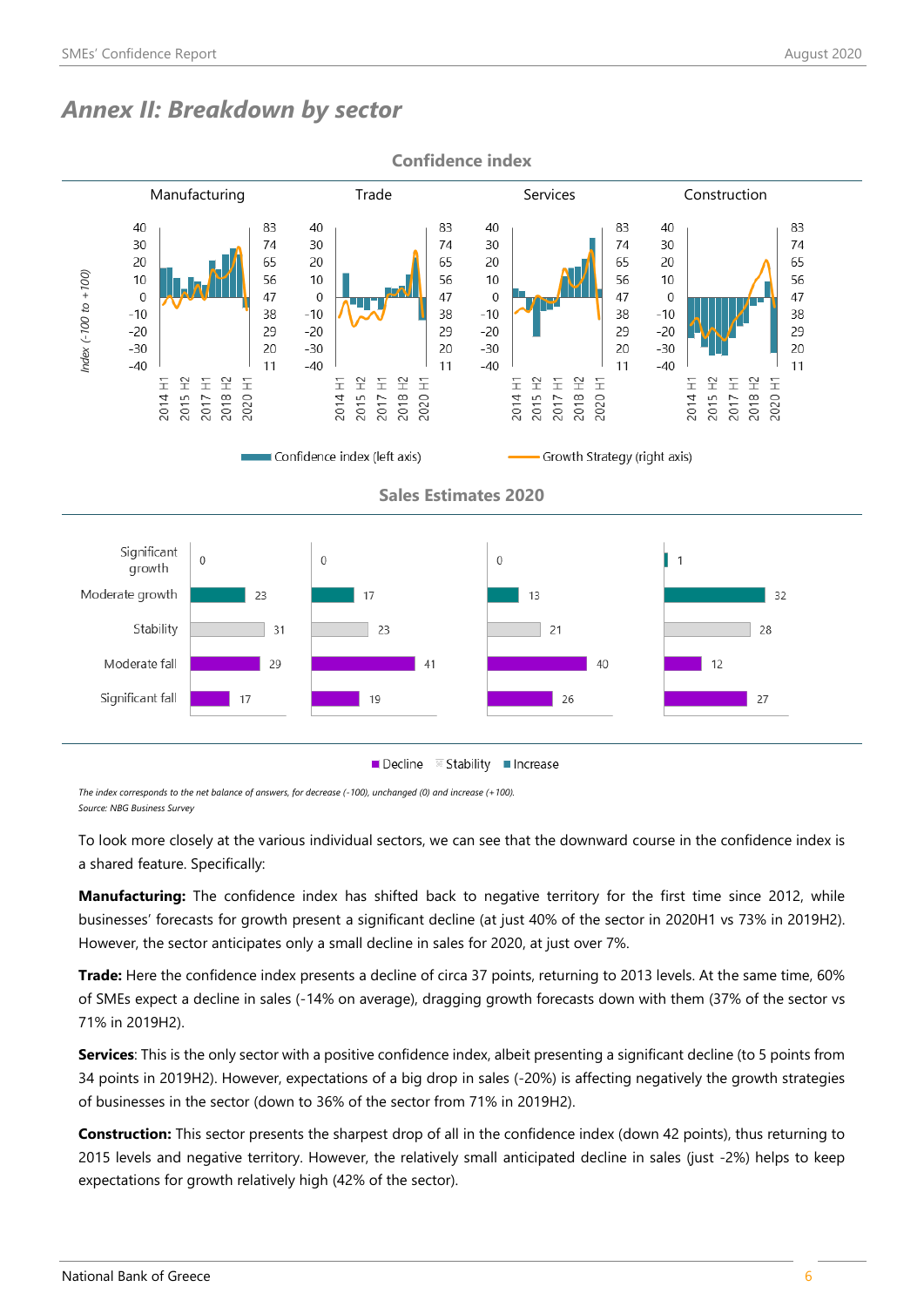

*Source: NBG Business Survey*

The decline in the future demand index is steep across all sectors. However, sustained good profitability and liquidity conditions are functioning positively in dealing with the crisis. Specifically:

**Manufacturing:** The current demand index presented a small decline (6 points), while future demand dropped more sharply (82 points). The percentage of profitable SMEs decreased to 75% of the sector (from 82% in 2019H2), though the relatively few liquidity problems (9% of the sector) help to improve the situation.

**Trade:** This sector faces the biggest drop in current and future demand (-23 & -98 points respectively). Furthermore, despite containing a high percentage of profitable SMEs (80% of the sector), the more severe liquidity problems (17% of the sector vs 8% in the previous semester) mean that they are in need of support.

**Services**: Current demand has dropped to +23 points in 2020H1 (from +44 points in 2019H2), while the future demand index has fallen more sharply (-78 points). The sector contains a high percentage of profitable SMEs (82% of the sector), though liquidity problems are growing (in 16% of the sector vs 9% in 2019H2).

**Construction:** The current demand index stayed in positive ground for the 4<sup>th</sup> consecutive semester; however, future demand has returned to 2012 levels.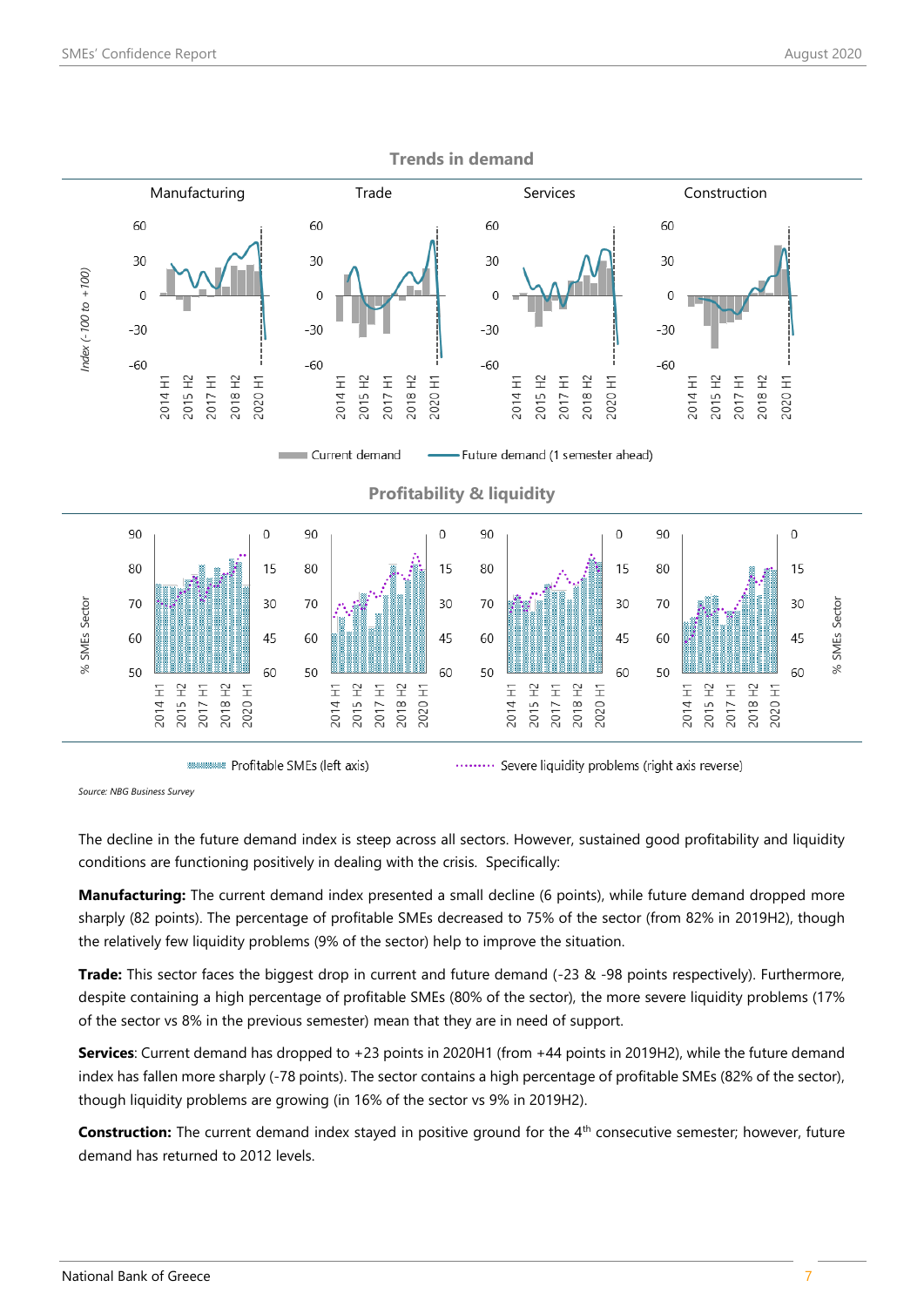# **Annex** *ΙΙΙ: Methodology*

**Mapping the SME segment in Greece**



\* For the purposes of the survey, small enterprises are those reporting turnover of less than €1 million and medium-sized enterprises are those reporting turnover of between €1 million and €10<br>million. \* In this mapping,

*Source: European Commission (SBA Factsheet 2015), Eurostat, Hellenic Statistical Authority. (2015 Structural Survey of Enterprises), NBG Estimates*

 $\triangleright$  The circa 780,000 SMEs in Greece generate turnover of around  $\epsilon$ 120 billion.

 $\triangleright$  4/5 of SMEs are sole proprietorships, which account for a corresponding share of the total domestic business sector (compared with just ½ of the business sector in Europe).

 $\triangleright$  Although sole proprietorships comprise the majority of SMEs, the greater share of turnover (60%) is generated by companies of various legal status (SA, limited partnership, limited liability, etc.).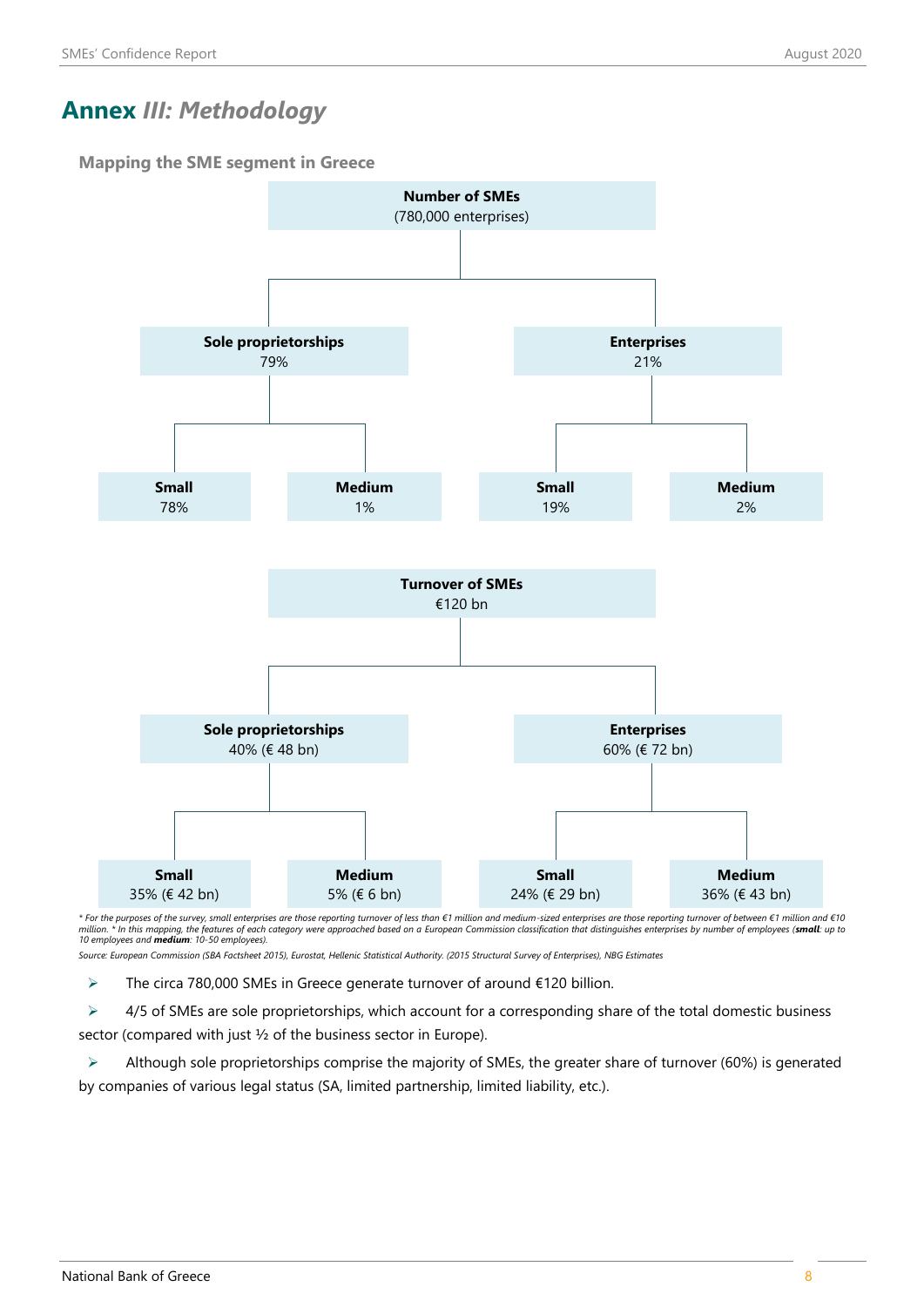| Distribution of number of companies of sample [1] |                      |              |                 |              |                   |  |  |  |
|---------------------------------------------------|----------------------|--------------|-----------------|--------------|-------------------|--|--|--|
| <b>Turnover</b><br>In $E$ mio                     | <b>Manufacturing</b> | <b>Trade</b> | <b>Services</b> | Construction | <b>Total SMEs</b> |  |  |  |
| $1: (0 - 0, 1]$                                   | 40                   | 50           | 50              | 16           | 156               |  |  |  |
| $2: (0.1 - 0.5]$                                  | 41                   | 32           | 28              | 4            | 105               |  |  |  |
| $3: (0.5 - 1, 0]$                                 | 40                   | 40           | 40              | 10           | 130               |  |  |  |
| $4: (1.0 - 2.5)$                                  | 46                   | 46           | 14              | 6            | 95                |  |  |  |
| $5: (2.5 - 5, 0]$                                 | 38                   | 38           | 21              |              | 77                |  |  |  |
| $6: (5.0 - 10.0]$                                 | 28                   | 28           | 16              | 3            | 64                |  |  |  |
| <b>Total SMEs</b>                                 | 184                  | 234          | 169             | 40           | 627               |  |  |  |

### **Sample description**

*[1] Depending on data availability, there is possible deviation of 10%*

| Percentage mix of SMEs by sector <sup>[2]</sup> (based on turnover) |                      |              |                 |              |                   |  |  |  |
|---------------------------------------------------------------------|----------------------|--------------|-----------------|--------------|-------------------|--|--|--|
| <b>Turnover</b><br>$(\epsilon m)$                                   | <b>Manufacturing</b> | <b>Trade</b> | <b>Services</b> | Construction | <b>Total SMEs</b> |  |  |  |
| $1: (0 - 0, 1]$                                                     | 6%                   | 8%           | 8%              | 3%           | 25%               |  |  |  |
| $2: (0.1 - 0.5]$                                                    | 7%                   | 5%           | 4%              | 1%           | 17%               |  |  |  |
| $3: (0.5 - 1, 0]$                                                   | 6%                   | 6%           | 6%              | 2%           | 21%               |  |  |  |
| $4: (1.0 - 2.5]$                                                    | 5%                   | 7%           | 2%              | 1%           | 15%               |  |  |  |
| $5: (2.5 - 5,0]$                                                    | 3%                   | 6%           | 3%              | 0%           | 12%               |  |  |  |
| $6: (5.0 - 10.0]$                                                   | 3%                   | 4%           | 3%              | $0\%$        | 10%               |  |  |  |
| <b>Total SMEs</b>                                                   | 29%                  | 37%          | 27%             | 6%           | 100%              |  |  |  |

*[2] Weighted average of the last decade*

*Sources: EL.STAT. Company Register (2007), ICAP database, Eurostat, NBG Estimates*

 Our survey examines a sample of enterprises with a turnover of below €10 million, which, for the purposes of the analysis, we define as small and medium-size enterprises (SMEs).

 $\triangleright$  Enterprises were selected using a stratified sampling method, in line with the standards of similar surveys carried out by international organizations. Specifically, a total of 627 enterprises were selected in such a way as to enable even distribution of the sample on the basis of two key factors: scale of turnover (6 scales) and sector of activity (Manufacturing, Trade, Services, Construction).

 $\triangleright$  In order to draw conclusions that are representative of the SME segment, answers were weighted according to the participation of each sub-set in the total turnover of the segment. Thus, findings were arranged (i) by size, (ii) by sector, and (iii) for the entire SME business sector. In line with the methodology, the segments are weighted, in principle, on the basis of their contribution shares in total turnover and not the number of enterprises.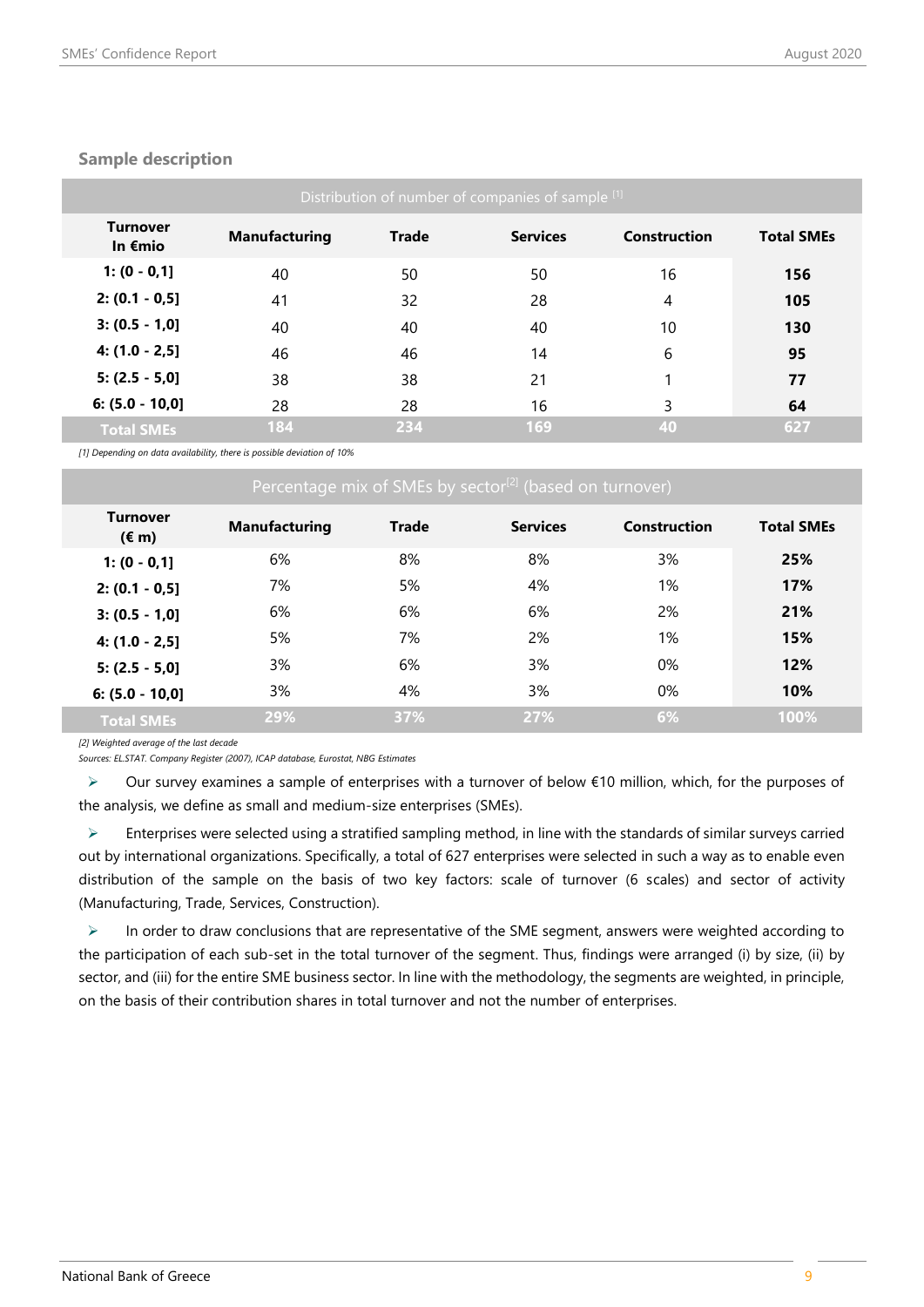**Constructing a business confidence index**

 $\triangleright$  In order to construct a confidence index for SMEs, we included a number of basic questions regarding the level of business activity in the previous and in the coming half year. The model for the questions is based on the harmonized questionnaire recommended by the OECD and the European Commission, thereby enhancing the comparability of the index.

 $\triangleright$  The Index questions offer 3 alternative answers: increase (+), no change (=), decrease (-), or above normal (+), normal (=), below normal (-). To begin with, we convert the number of answers per category (+, =, -) to percentages and then we calculate the net result by subtracting the (-) from the (+) percentage. Last, the confidence index for each sector is the average of the net results for the following questions:

- $\checkmark$  For manufacturing: The level of orders, inventories, and future production trend.
- $\checkmark$  For services: The business situation of the firm in the previous half year, past and future demand trend.
- $\checkmark$  For trade: Level of inventories, past and future demand.
- $\checkmark$  For construction: Level of backlog, and future employment trend.

 $\triangleright$  For the SME sector, the business confidence index has been estimated as a weighted average of its subsectors (the weights being the shares of the sectors' turnover in the economy).

 $\triangleright$  By carrying out the survey on a regular 6-month basis we should be able to form a picture of SMEs' course over time, as reflected in the index. To draw reliable conclusions, comparison will be made between the current index level and its long-term average (so as to correct possible over-optimism or over-pessimism bias).

 $\triangleright$  The evolution of the confidence index (and any other reviews over the course of time) does not take into account the closing of companies, just the developments regarding businesses operating during the period this survey is carried out.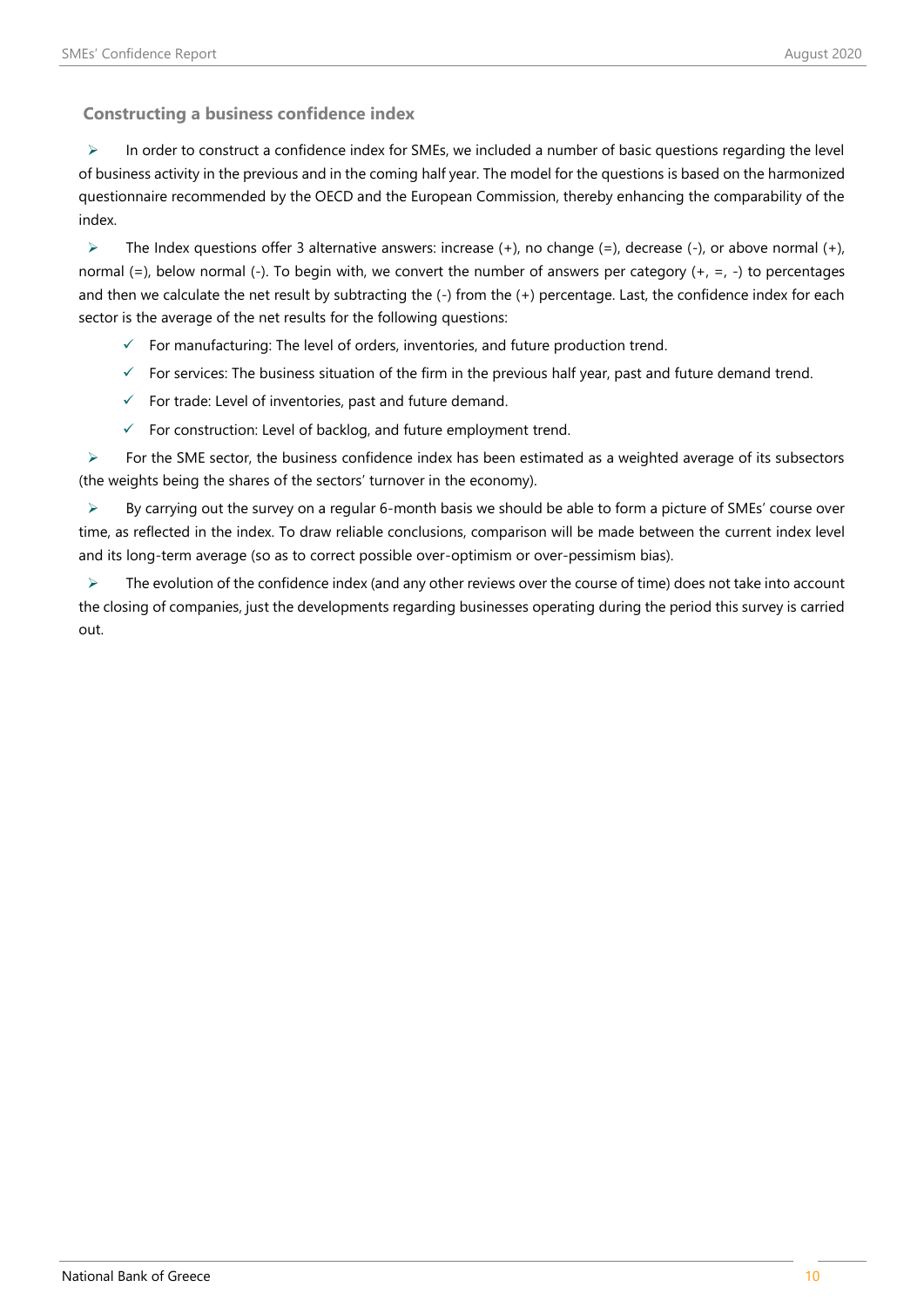# **Survey ID**

 $\triangleright$  Company: KANTAR

▶ Methodology: Quantitative research in the form of Computer Aided Telephone Interviewing - C.A.T.I., using a 20-minute structured questionnaire.

- $\triangleright$  Sample: A total of 627 interviews were conducted:
	- $\checkmark$  391 enterprises with annual turnover up to EUR 1 million (freelancers, sole proprietorships, unlimited companies, limited partnerships, limited liability companies, SAs)
	- $\checkmark$  236 enterprises with annual turnover between EUR 1 million and 10 million (unlimited companies, limited partnerships, SAs, limited liability companies)
- $\triangleright$  Geographical coverage:
	- $\checkmark$  Athens, Thessaloniki, Heraklion, Ioannina, Kavala, Larissa, Patras

 Sampling: multi-stage, stratified, non-proportional sampling for sector, turnover size & geographical area in each of the two sets of samples. Quotas relating to turnover and for the booster sample.

 Statistical error: in each of the two sets of samples of 627 enterprises the maximum statistical error is estimated at +/- 4.15% at a 95% confidence level.

Period of survey: 24/02/2020 - 15/04/2020

 Survey framework: The survey was carried out in line with ESOMAR and SEDEA (Association of Greek Market and Opinion Research Companies) codes of conduct and the quality control requirements set by PESS (Quality Control in Data Collection). A total of 39 researchers and 2 reviewers with experience and know-how in business surveys participated in the field research.